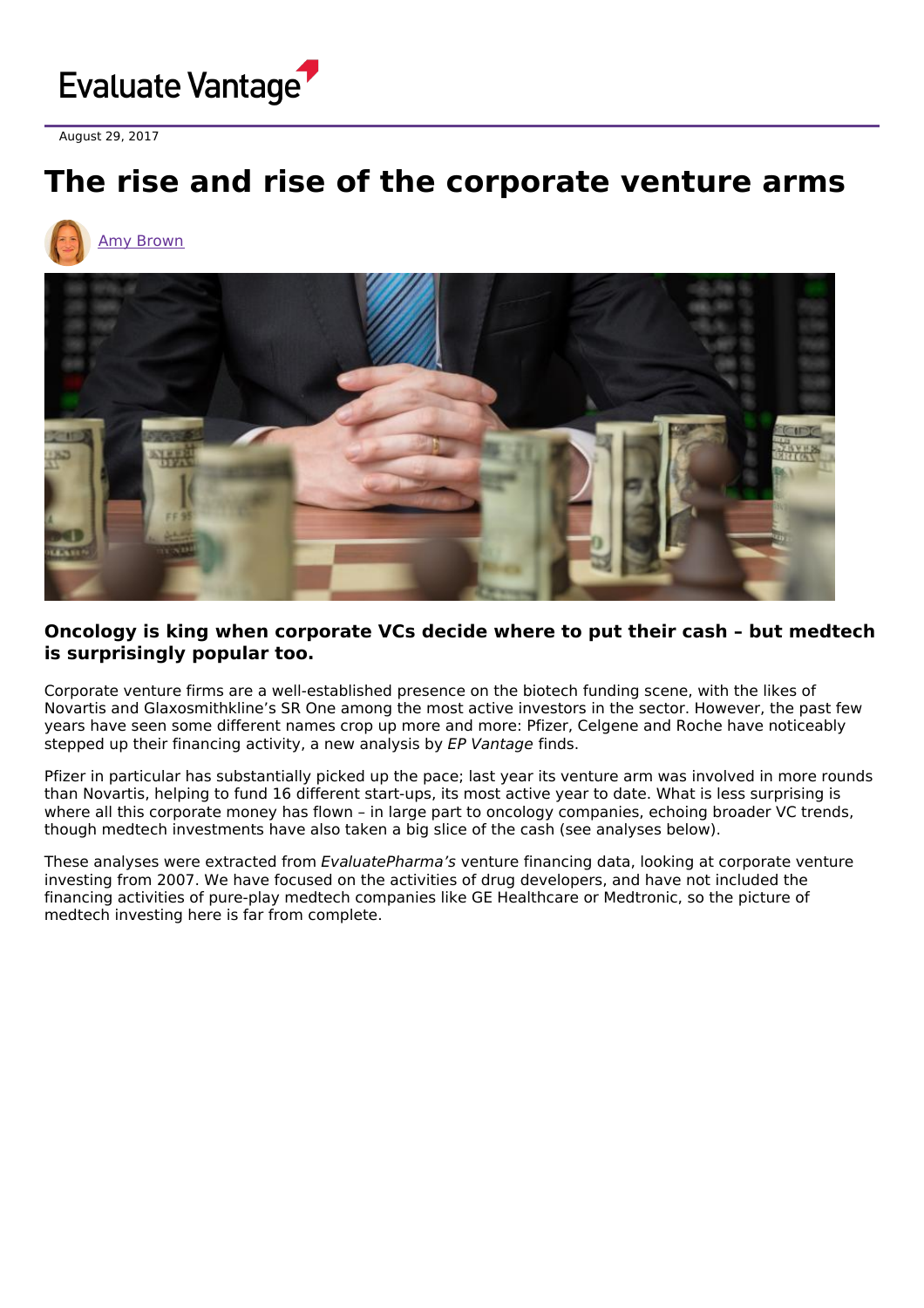

The graph above shows that a decade ago Novartis and J&J were the dominant corporate forces in the venture world, and this remains the case today. They were among the first to take this activity on - [&] set up its investment activities through an arm called JJDC in 1973 and Novartis Venture Fund was set up in 1996. Glaxo set up SR One in 1985.

In the next decade, Lilly Ventures was founded in 2001 and Pfizer Venture Investments in 2004. Despite being one of the newer arms, Pfizer has been catching up in the past couple of years. The same goes for Celgene – although it has never created a distinct venture unit, the big biotech made 11 investments last year, a personal best that made it one of the most prolific corporate backers in 2016.

The graph above maps the cumulative count of financings made by the sector's most prolific corporate names, ranked by last year's activity. The dominance of Novartis over the years is clear; with a broad focus on human therapeutics, medical devices and diagnostics, the Swiss group scours a bigger pool of potential starts-ups than those companies with a more focused gaze.

This analysis does not show the sums of money being invested, as this is not disclosed by individual investors, though companies presumably feature in a similar order. Investments by each group were tallied, and because rounds can contain more than one corporate arm some financings will have been double-counted.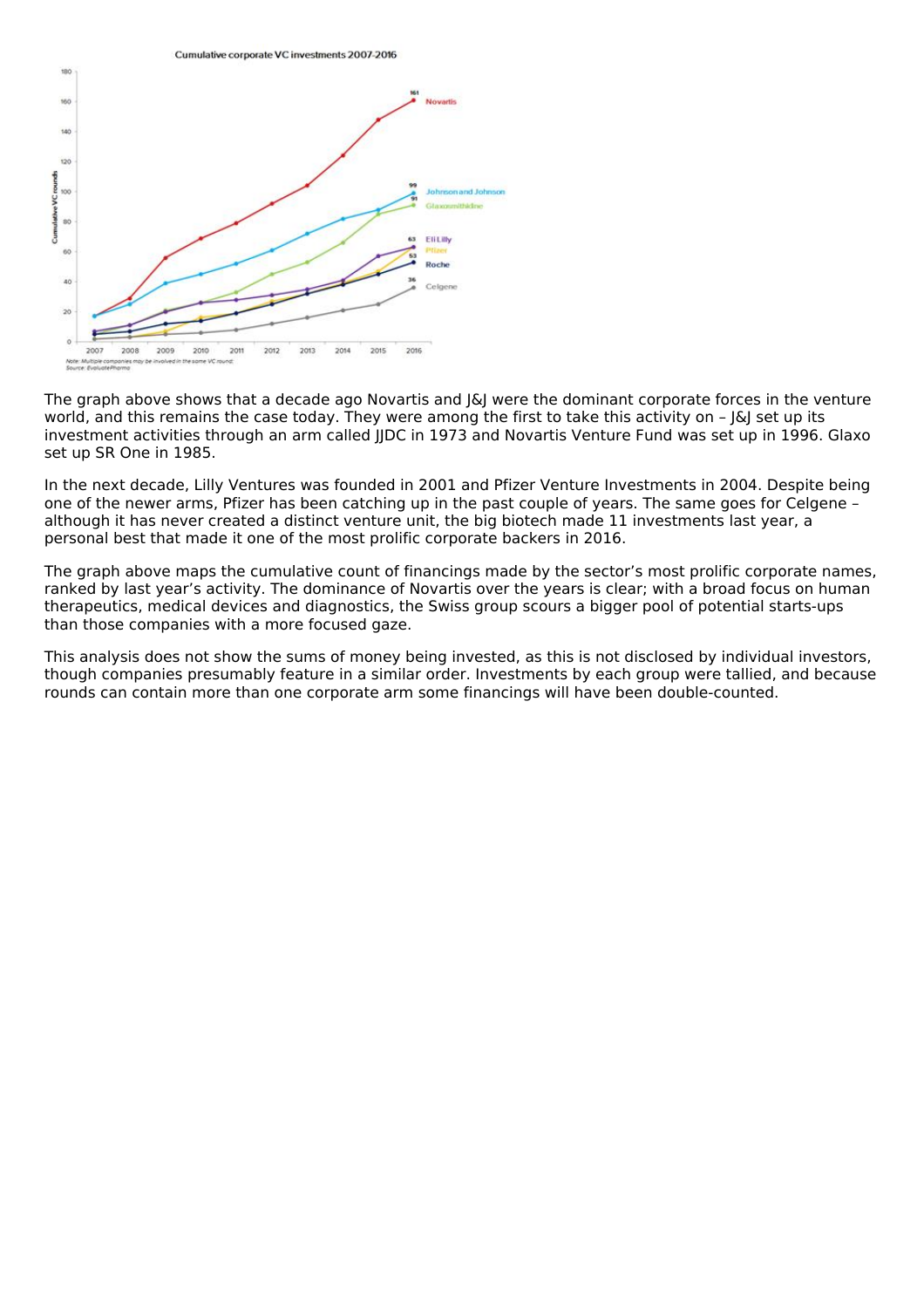| At the top table - most active life science venture investors 2007-16 |                                           |                         |
|-----------------------------------------------------------------------|-------------------------------------------|-------------------------|
| Rank                                                                  | <b>Investor</b>                           | <b>Investment count</b> |
| $\mathbf{1}$                                                          | <b>New Enterprise Associates</b>          | 174                     |
| 2                                                                     | <b>Orbimed Advisors</b>                   | 164                     |
| 3                                                                     | <b>Novartis Venture Funds</b>             | 161                     |
| 4                                                                     | Novo                                      | 144                     |
| 5                                                                     | <b>Domain Associates</b>                  | 132                     |
| 6                                                                     | <b>Versant Ventures</b>                   | 123                     |
| $\overline{7}$                                                        | <b>Polaris Ventures</b>                   | 122                     |
| 8                                                                     | <b>SV Life Sciences</b>                   | 105                     |
| 9                                                                     | Kleiner Perkins Caufield and Byers        | 102                     |
| 9                                                                     | <b>MPM Capital</b>                        | 102                     |
| $\cdots$                                                              |                                           |                         |
| 11                                                                    | Johnson & Johnson Development Corporation | 99                      |
| 12                                                                    | SR One                                    | 91                      |
| 31                                                                    | <b>Lilly Ventures</b>                     | 63                      |
| 31                                                                    | <b>Pfizer Venture Investments</b>         | 63                      |
| 37                                                                    | Roche Venture Fund                        | 53                      |

Looking at where the corporate cash is flowing, therapeutically, shows that here as elsewhere oncology is king. Cancer drug developers have been backed more than any other company type. The analysis below was counted by round, so even if a round contained more than one corporate investor it was only counted once.

Medtech also takes a big slice – as well as J&J and Novartis, Roche and Pfizer have been big funders of devices in the pharma world.

Another therapy area that stands out for corporates is disorders of the central nervous system, or neurology – outside the big investors like Novartis and SR One, Takeda and Biogen have shown interest here. It is no secret that corporate arms tend to track the developmental focus of the parent company.

And perhaps surprisingly, given the huge commercial question marks over novel antibiotics, the anti-infectives sector has proven a relatively big draw over the last decade. Astellas and Astrazeneca are notable investors, again alongside Novartis and SR One.



Looking over time, meanwhile, provides some interesting insight into how therapy focus has shifted.